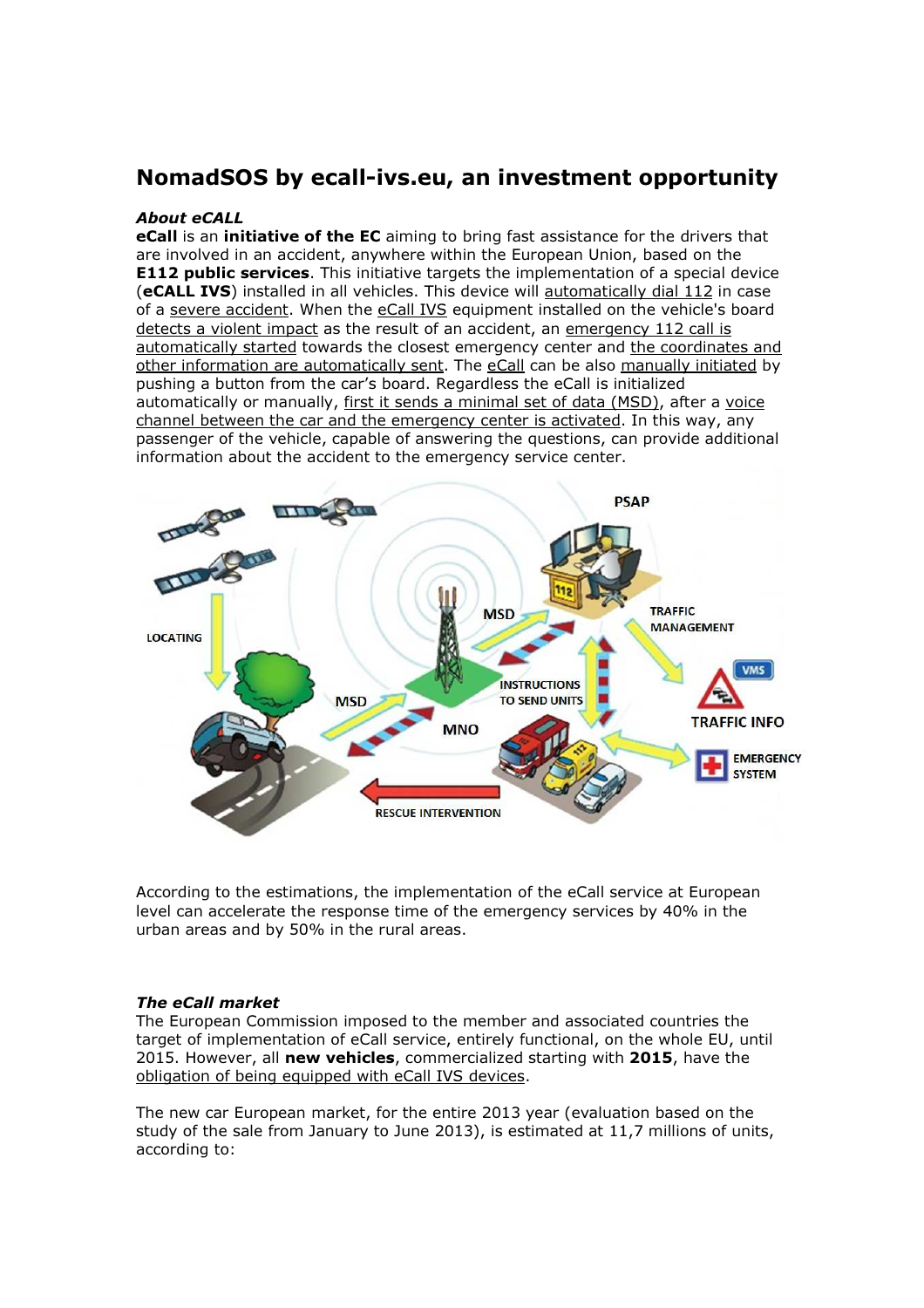http://europe.autonews.com/article/20130716/ANE/307169994/european-car-salesfall-6-in-june#axzz2bFpaXaWG. Considering the forecasted decrease of 5% per year, results a potential market around the value of 10.6 million units, for 2015.

The second market as importance, the one so-called "retrofit market", which consist in fit-out the existing cars with eCall IVS equipments (combined or not with additional services, like: Fleet Management, stolen cars locator, etc...), is evaluated at least 10 millions units at European level.

These two markets, can be expanded, in the new vehicles market, by extending the usage of this standard (European eCall being considered as "de facto" standard world wide) in other geographically areas (USA, China, India, Brazil, etc...), as for the "retrofit" segment, by offering new private complex services that include services eCall-like (eg.: insurance, enhanced Fleet Management, etc…).

### eCALL and R&D Software Solutions

nomadSOS by ecall-ivs.eu is 100% original hardware and software solution designed by R&D SOFTWARE SOLUTIONS srl, an SME founded in 2001. Since its beginning, the company works as solution provider, incorporating electronic and IT technologies with their own concepts and innovating ideas, offering to the market smart and cost-effective solutions. Deeply involved in innovation, R&D SOFTWARE SOLUTIONS, received in 2006 the "GST SSC Bronze Award" as the acknowledgement for its innovative idea as a result for the participation at the European contest organized by GST (Global Systems for Telematics– an European initiative, leaded by ERTICO-ITS, which encourages the development and the implementation of the intelligent transport systems (ITS). GST was a project developed in FP6, which involved a consortium of important players from car manufactures and from telecom industry. Starting with 2003, R&D SOFTWARE SOLUTIONS design vehicle electronics and software solutions: GPS tracking devices (now at the third generation), data loggers and car-sharing solution, based on GPRS or SMS or DTMF communication technologies.

In November 2011, R&D Software Solutions start eCall IVS prototype design. In March 2012, the first prototype version was released and until November 2012, we made environmental and various in-house eCALL protocols tests.

Starting with January 2013, we have made eCall MSD interoperability tests with Romanian PSAP, Germany PSAP and with Netherlands PSAP (structures part of HeERO/HeERO2 European eCall Harmonization Project), with excellent results.

In September 2013, at eCALL TestFest II (ESSEN) we performed 74 tests with 10 PSAP (4 real PSAPs: Croatia, Czech Republic, Luxemburg and Greece, and also, with 6 PSAPs under private development). Also, we performed only one additional test with Italy PSAP (they being at very beginning at that time). We can proudly state: we performed ALL eCALL interoperability tests supported by each PSAP, achieving 100% success rate!

More public information about eCALL solutions, equipments and tests is available at: http://ecall-ivs.eu.